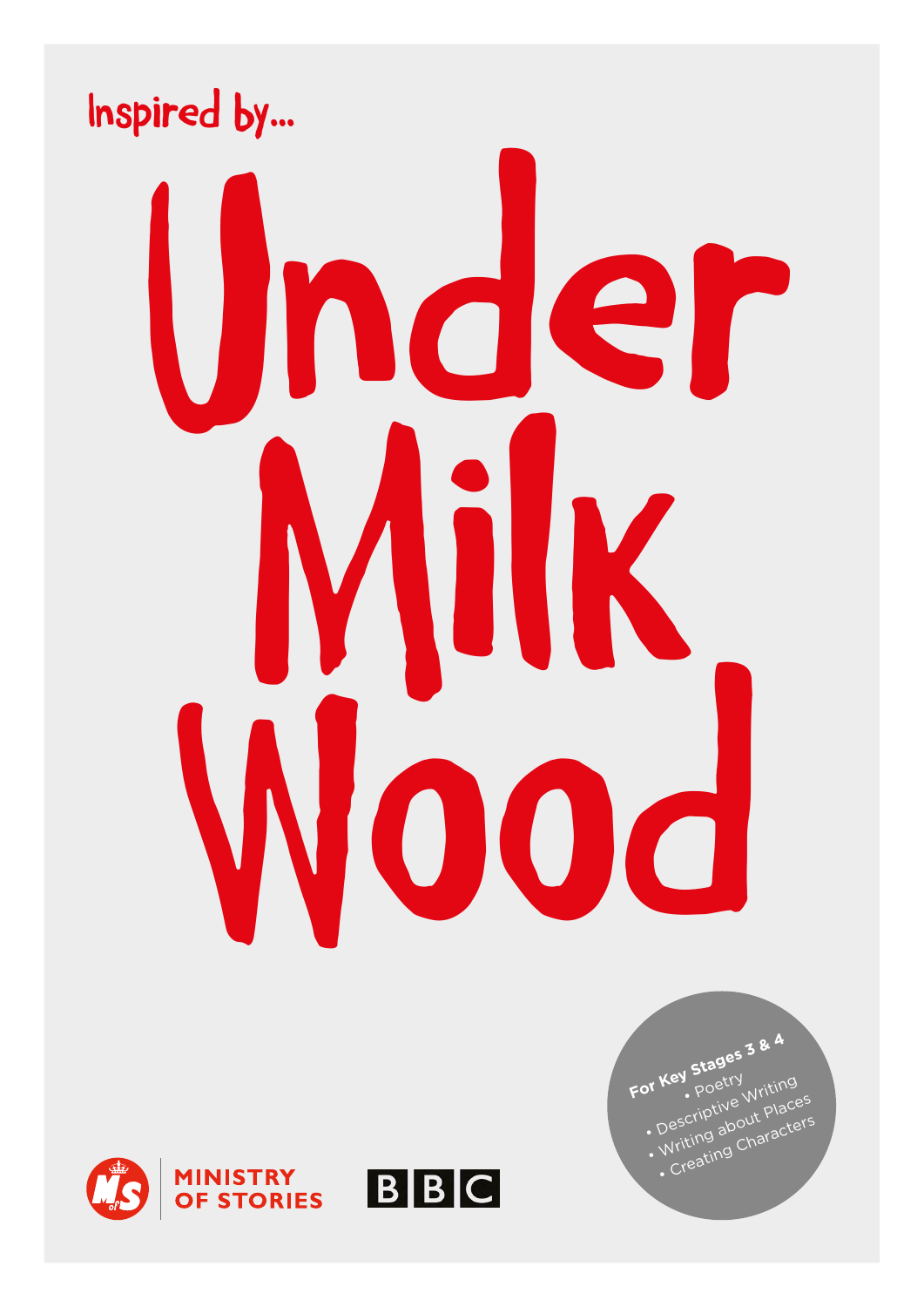### Inspired by... Under Milk Wood

#### INTRODUCTION

This writing pack is brought to you by Ministry of Stories and BBC History to celebrate the 65th anniversary of Dylan Thomas' poetic radio play, *Under Milk Wood*.

Dylan Thomas was already working on ideas for the play when he was 17 and still at school. At 19, he won a BBC poetry competition. He would later work as a BBC radio broadcaster.

Our young writers (aged 10-13) wrote their own version of *Under Milk Wood*, based between Bethnal Green and Mile End in London. They called it *Round About Candle Street*.

This pack is for teachers and youth workers, to help you use *Under Milk Wood* and *Round About Candle Street* to inspire poems and character pieces that explore your local neighbourhood. By writing imaginatively about a place, we bring that place into literature and gain a personal experience of how writers explore the places around them.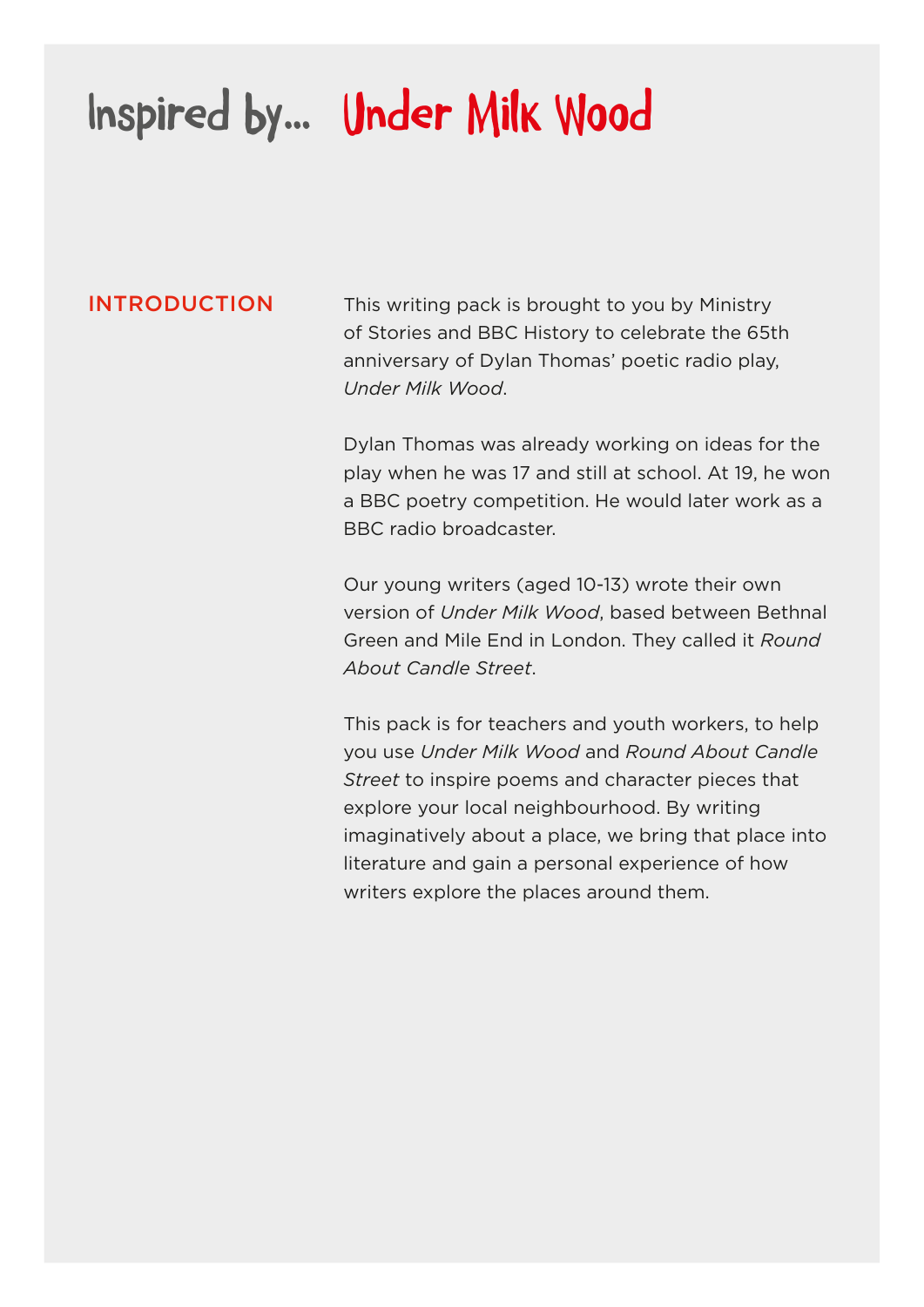## How to write your own under Milk Wood poem

#### ACTIVITY 1 MAKE A MAP

- Think of a local neighbourhood you know.
- Think of a part of that neighbourhood where you go often. It could be a street, a park, an area around your school.
- Draw a map of that place. A very rough map. Look at the example on the next page.
- Now add some names of places to your map. They can be made-up names.

Here are two examples by our writers: The Depression Bench The Corner of Life

• Now add some people to your map. Who do you usually see there? It doesn't matter if you don't know their names.

Here are two examples by our writers: The Caretaker The Buttercup Man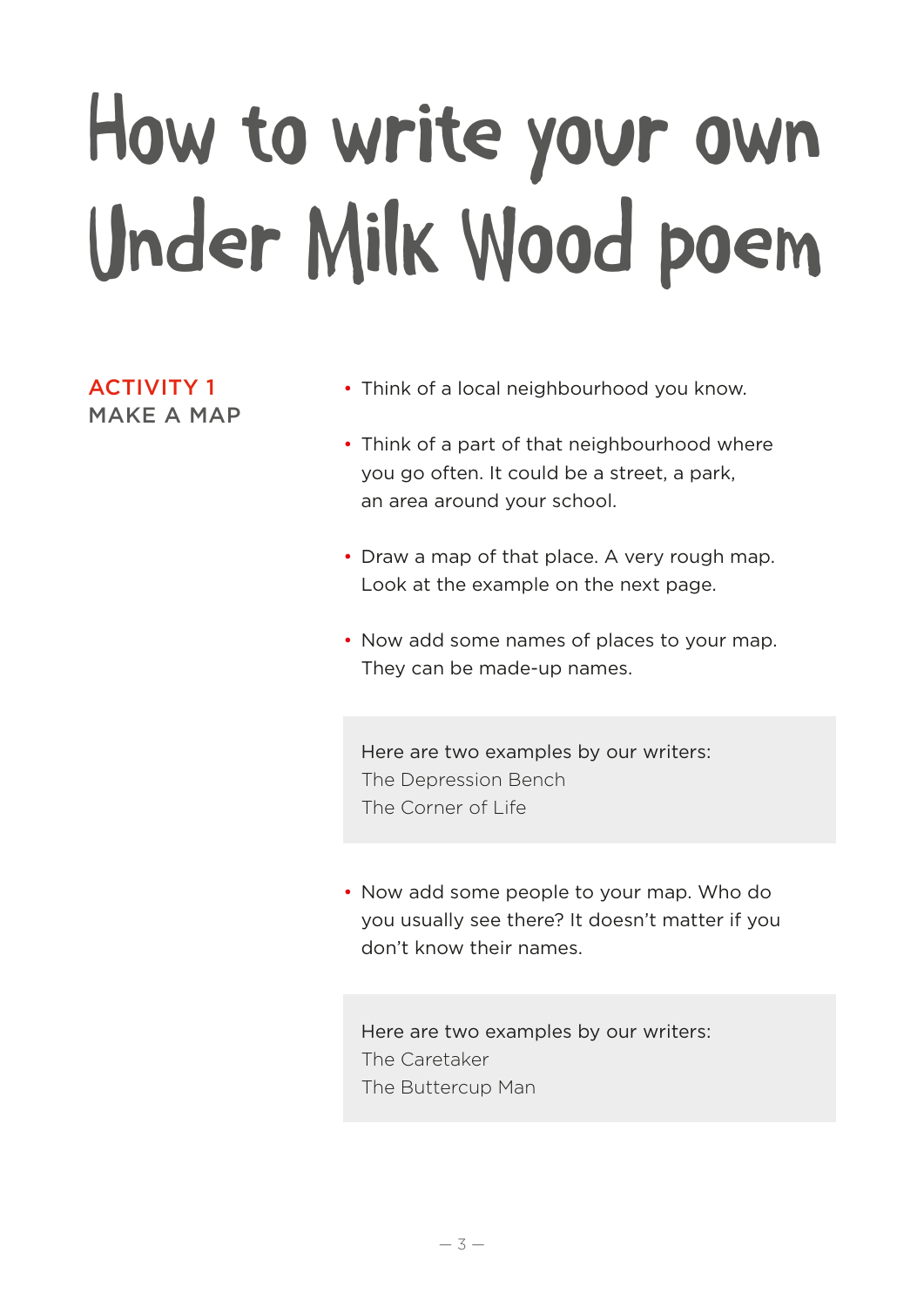

Based on a map by Samiul, Ministry of Stories writer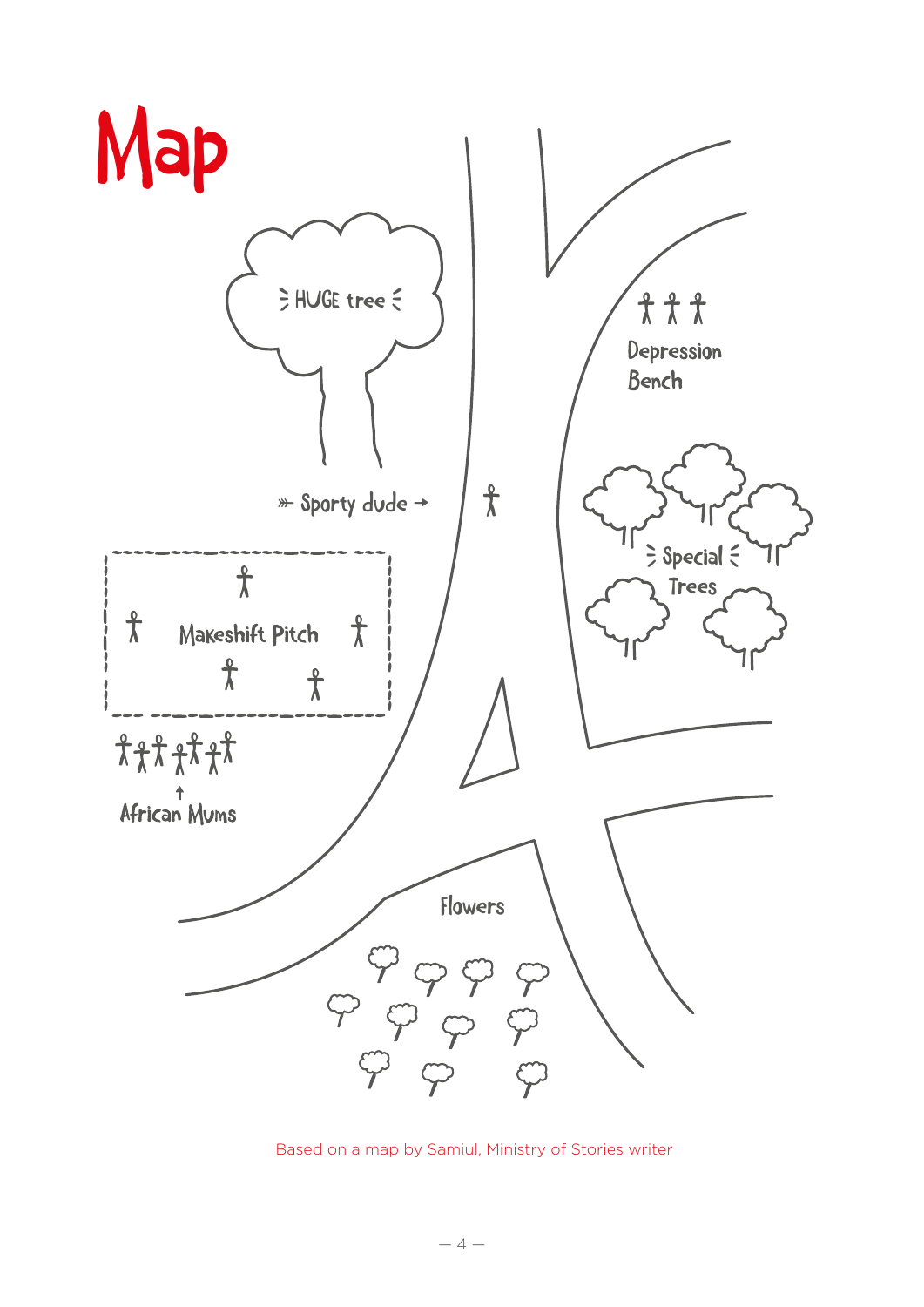#### ACTIVITY 2 DESCRIPTIVE WRITING

• Listen to the first 1 minute 15 seconds of *[Under Milk](https://www.youtube.com/watch?v=WJtzOD3KbLM)  [Wood](https://www.youtube.com/watch?v=WJtzOD3KbLM)* a few times. On the second listen, write down phrases that stand out to you. For example:

> **fishingboatbobbing sea**

- Now do the same with the 'Night' section of *[Round About Candle Street](https://youtu.be/4RoXHCVrcNE)*.
- Pick an object, building or location on your map.
- Write one line describing that location at night. Make it strange. For example:



• Do this a few times and combine your lines to create a short poem of place.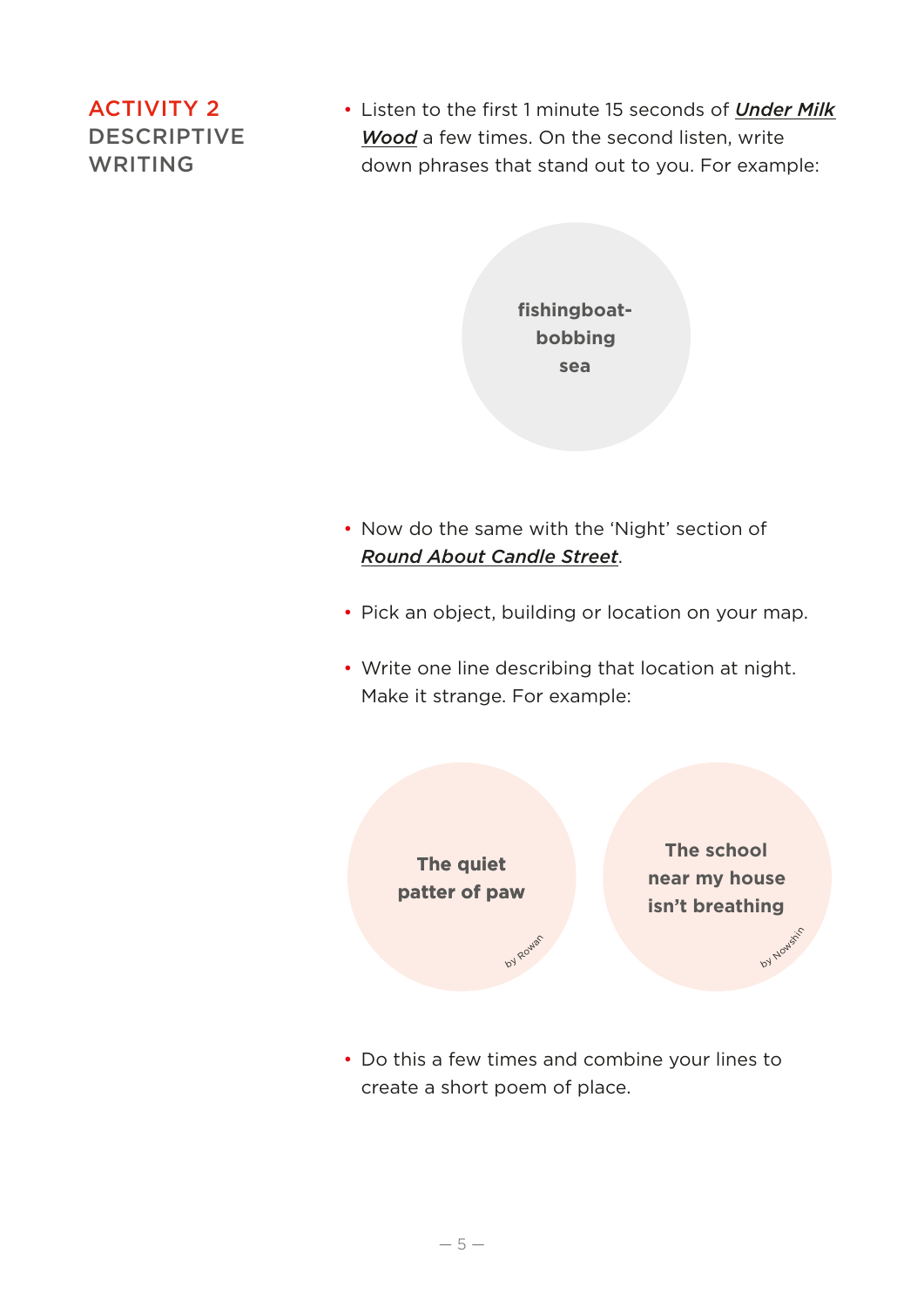#### ACTIVITY 3 CHARACTER WRITING

- Listen (and, if you like, look at) some character passages from Under Milk Wood. We recommend [this performance by Ryan Davies](https://www.bbc.co.uk/programmes/p021hzj7) of early versions of some of the characters. Mr and Mrs Pugh are also good ones to listen to or read.
- Listen to this excerpt from *[Round About Candle](https://www.youtube.com/watch?v=8mlP-teH5hc)  [Street](https://www.youtube.com/watch?v=8mlP-teH5hc)* to hear some of the characters our writers created. There are descriptions, monologues and conversations.
- Return to your map and pick a person from it.
- Write down: who the person is, what they are doing, how they feel.
- 'Freewrite' for 10 minutes about that character. This means letting your ideas flow freely, without worrying about spelling, grammar or whether it is 'good'. You can edit it later.
- You can write it in first person as a monologue, in third person as a description, or as a conversation (dialogue) between two characters.
- Read your work back and underline your favourite parts.
- Read the poem on the next page and then write your piece into a poem or short piece of a similar length, starting with your favourite line.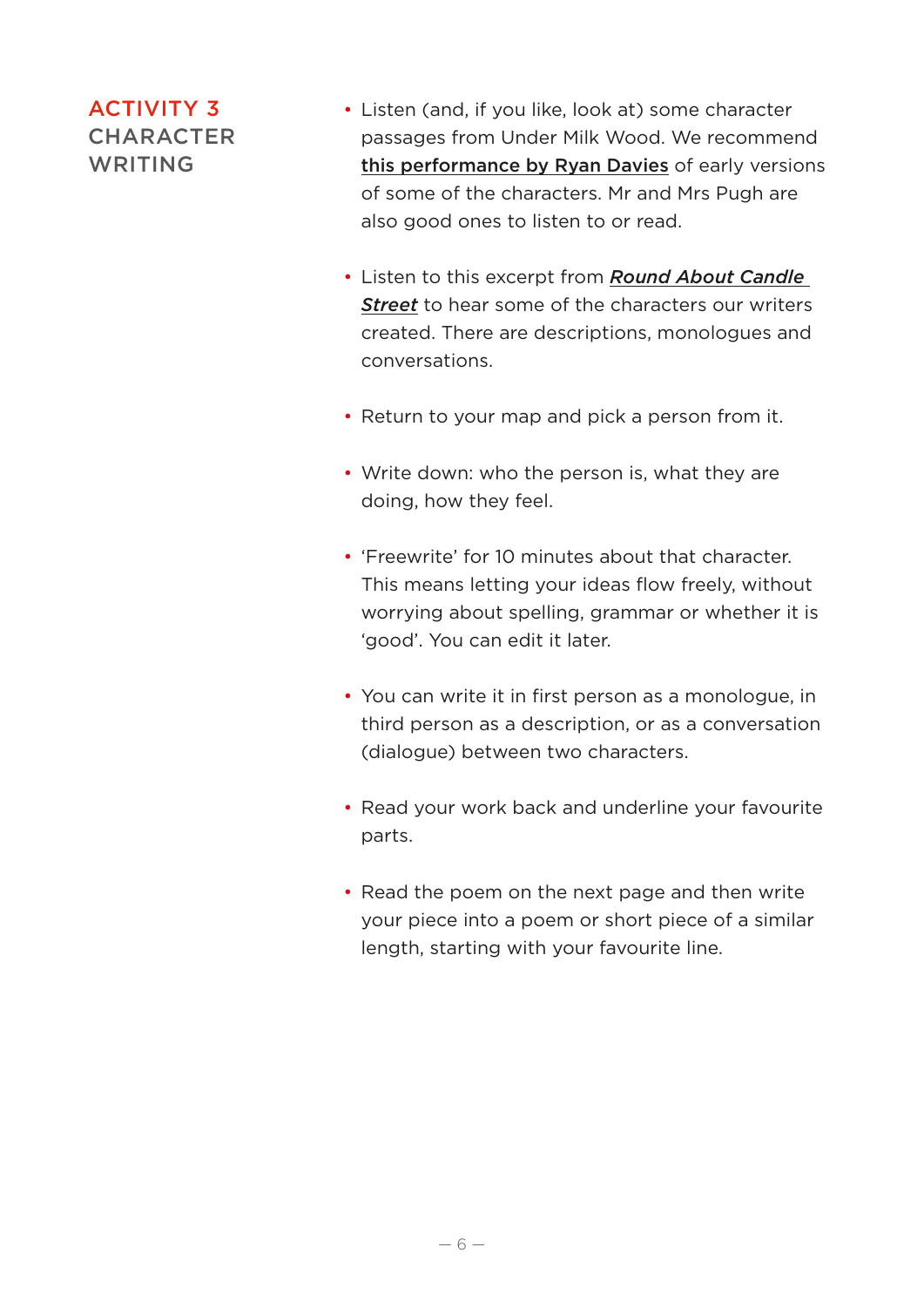#### EXCERPTS FROM POEMS BY OUR WRITERS (AGED 10-13)

Night but never dark, this is what peace feels like. Take a deep breath and just one small step into this mesmerising, heaven-like walk. You'll soon see a shop full of these chocolate or scrumptious mouthfuls. A finished dessert, empty glass, nearly clean plate…

#### By Amreen

Can you hear my footsteps? I am a student in Old Ben Jonson Primary. I'm Ibrahim but everyone calls me Ibby, my purple rucksack rallies in the wind. Wanting to play Fortnite every day, curious and silly, I tend to always get into trouble, but I really do not care. I tend to stare at the black gates Hoping to spy a friend…

#### By Riyad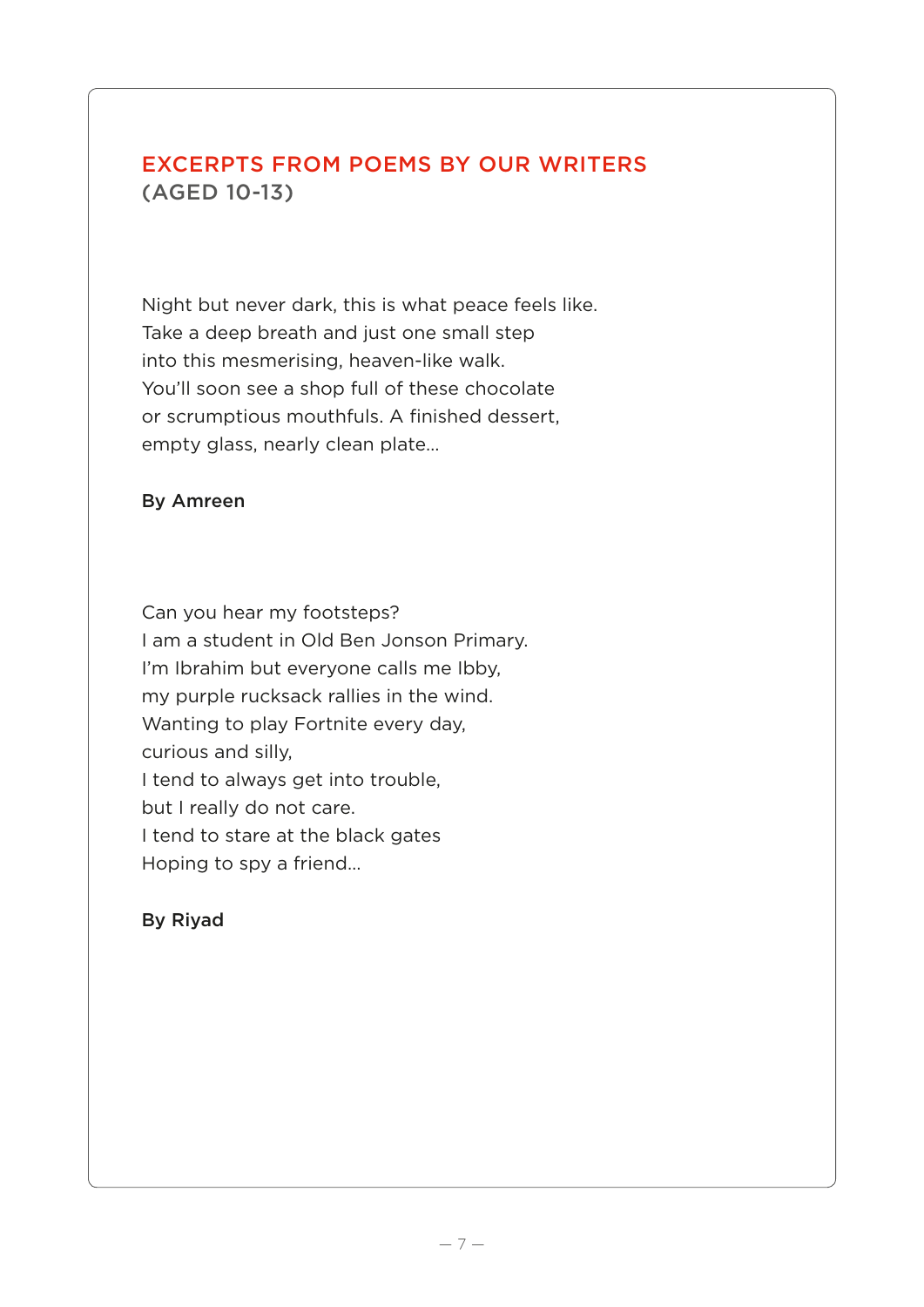#### ACTIVITY 4 SHARE YOUR **WORK**

#### With your group:

- Working in pairs, read out your work and take turns to give feedback – one thing you liked, one thing you think could make it even better.
- Working in groups of 3-4 people, combine your favourite sections to make a longer piece that includes a variety of places and characters from your wider neighbourhood.
- Perform or record this piece together. For tips on how to record and edit your work, visit the [Get Writing page](http://www.ministryofstories.org/top-tips-for-writing-scripts) on the Ministry of Stories website.
- Take photos of your neighbourhood to go with the recording.

#### With the world:

- Share your performance or recording in an assembly or other school event.
- Post on your school website.
- Contact your [BBC Young Reporter](https://www.bbc.co.uk/news/education-41001549) if you have one in your school.
- Get in touch with your [BBC Local Radio](https://www.bbc.co.uk/sounds/stations) which is always keen to promote community stories like this.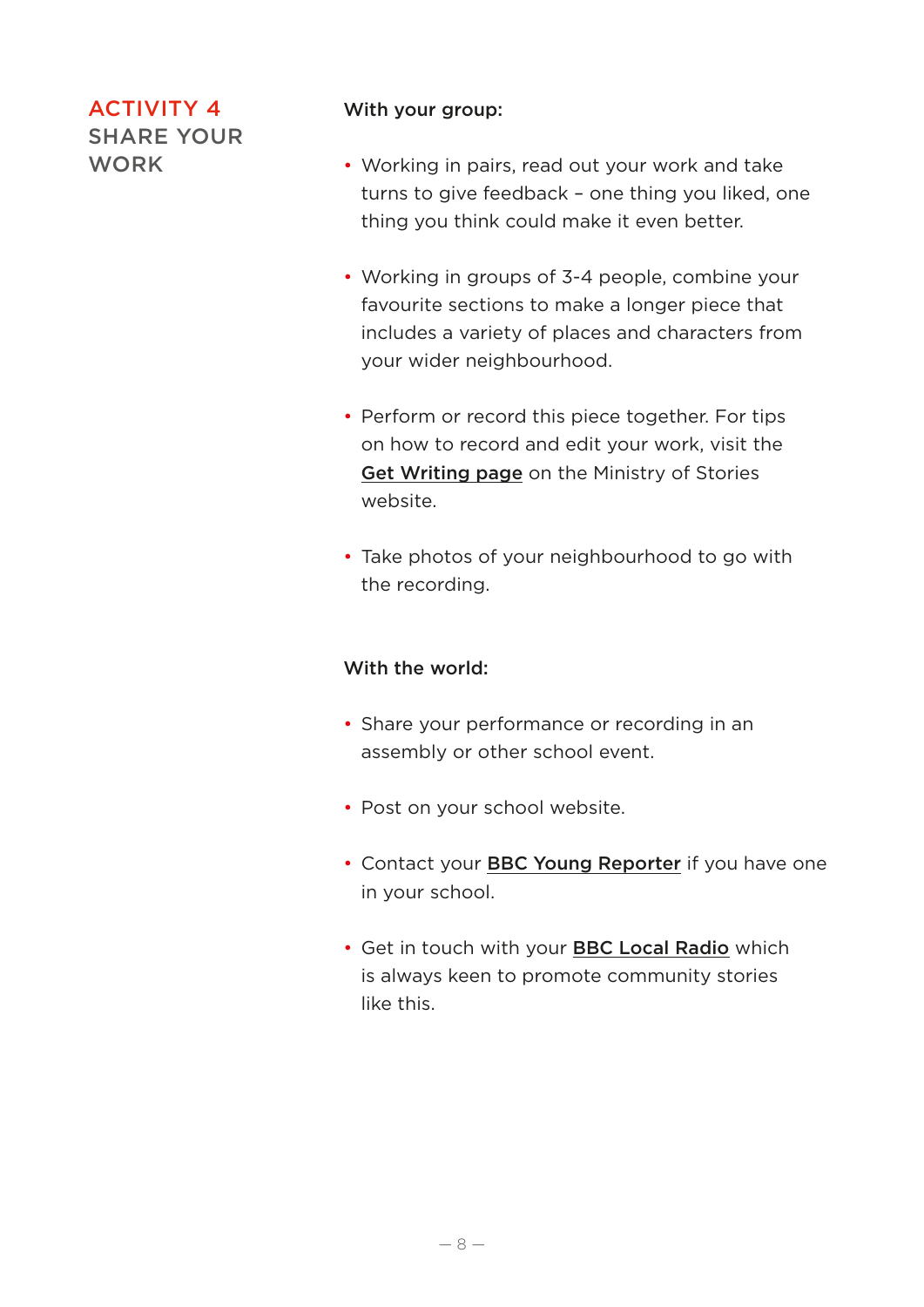#### ABOUT US

Ministry of Stories champions the writer in every child. We were founded by Lucy Macnab, Ben Payne and best-selling author Nick Hornby, who wanted to create a space for young people in East London to become authors.

Through innovative writing clubs, small-group mentoring and fun writing resources, we help young people discover and realise their own creative potential.

Ministry of Stories centre was inspired by San Francisco's 826 Valencia and resides behind its own fantastical shop, Hoxton Street Monster Supplies, which has been selling goods such as *Cubed Earwax* and *Thickest Human Snot* to London monsters since 1818. All proceeds from the shop go back into the Ministry.

BBC History is the part of the BBC responsible for telling the Corporation's story: past, present and future. 'What most motivates us,' says Robert Seatter, Head of BBC History, 'is to show why the BBC matters, and how it has touched people's lives and made a difference.' Key activities include orchestration of major anniversary seasons; cultural partnerships with museums and other agencies; commissioning of in-depth written and oral histories; and wider interpretation of BBC History in our BBC buildings. Projects such as *Inspired by Under Milk Wood* take great past programming moments and reinvent them for current and future generations.